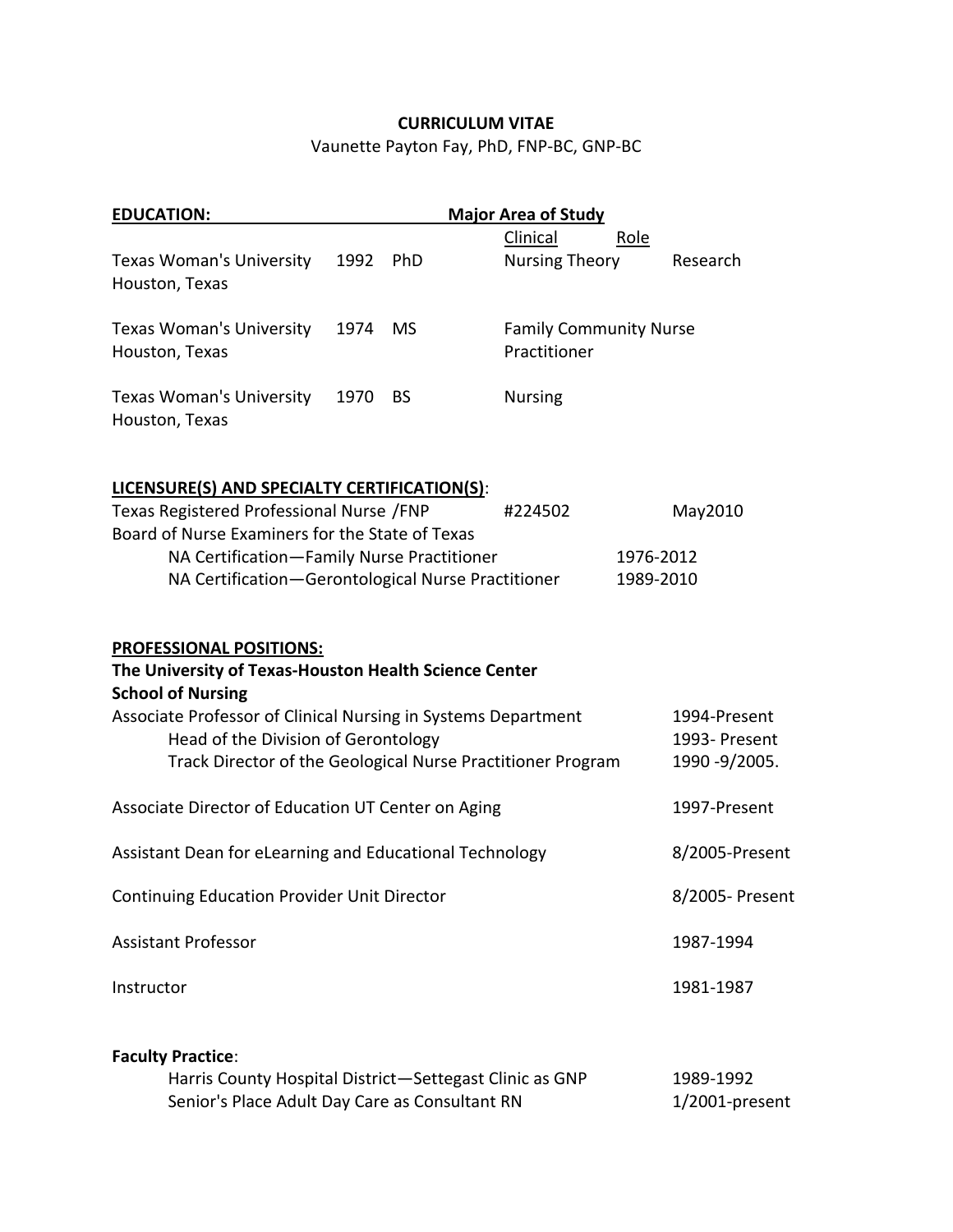| <b>Cardiology Associates</b>               |           |
|--------------------------------------------|-----------|
| 7000 Fannin Suite 820 Houston, Texas 77030 |           |
| Nurse Practitioner                         | 1975-1981 |
| Harris County Hospital District            |           |
| at the Sunny Side Clinic                   |           |
| <b>Family Nurse Practitioner</b>           | 1974-1975 |
| <b>Bellaire General Hospital</b>           |           |
| 5314 Dashwood Houston, Texas               |           |
| Head Nurse of ICU-CCU                      | 1972-1973 |

### **RESEARCH**:

Fay, V. P. (1988). Impact of Co-morbidity of the Physical Functioning of Older Adults.

- Kaeser, L., & Fay, V. P. (1988). Co-Investigator—Quality of Life in Nursing Homes—A Research and Demonstration Project. UTHSCH Center on Aging
- Fay, V. P. (1992). Impact of Co-morbidity of the Disability of Older Adults. Unpublished Dissertation work
- Fay, V.P. & Rapp, M.P. 9/98-8/99 Competency of RNs in Long Term Care Settings. Board of Nurse Examiners for the State of Texas. 9/1/98 - 8/31/99. \$15,000. Program Director

### **GRANT/CONTRACTS:**

- Geriatric Resource Nurse Education. HRSA-Bureau of Health Professions 7/2006-6/2009 \$504,000. Project Director
- Texas Consortium of Geriatric Education Centers (TCGEC) HRSA- Bureau of Health Professions 7/1/2005-6/30/2010 Project Director- UT Subcontract - Interdisciplinary Faculty Training in Geriatrics. \$150,000. Funded for 2 years then Title VII monies were deleted from federal budget-
- Bioterrorism and Emergency Preparedness in Aging- TCGEC HRSA-Bureau of Health Professions 7/1/2004-6/30-2005 Nursing Project Director \$28,000
- Texas Consortium of Geriatric Education Centers (TCGEC) HRSA- Bureau of Health Professions 7/1/2000-6/30/2005 \$150,000 Project Director- Nursing CPA Projects.
- Faculty Development in Geriatric Nursing. HRSA-Bureau of Health Professions 3/2002-2/2005, \$622,000. Project Director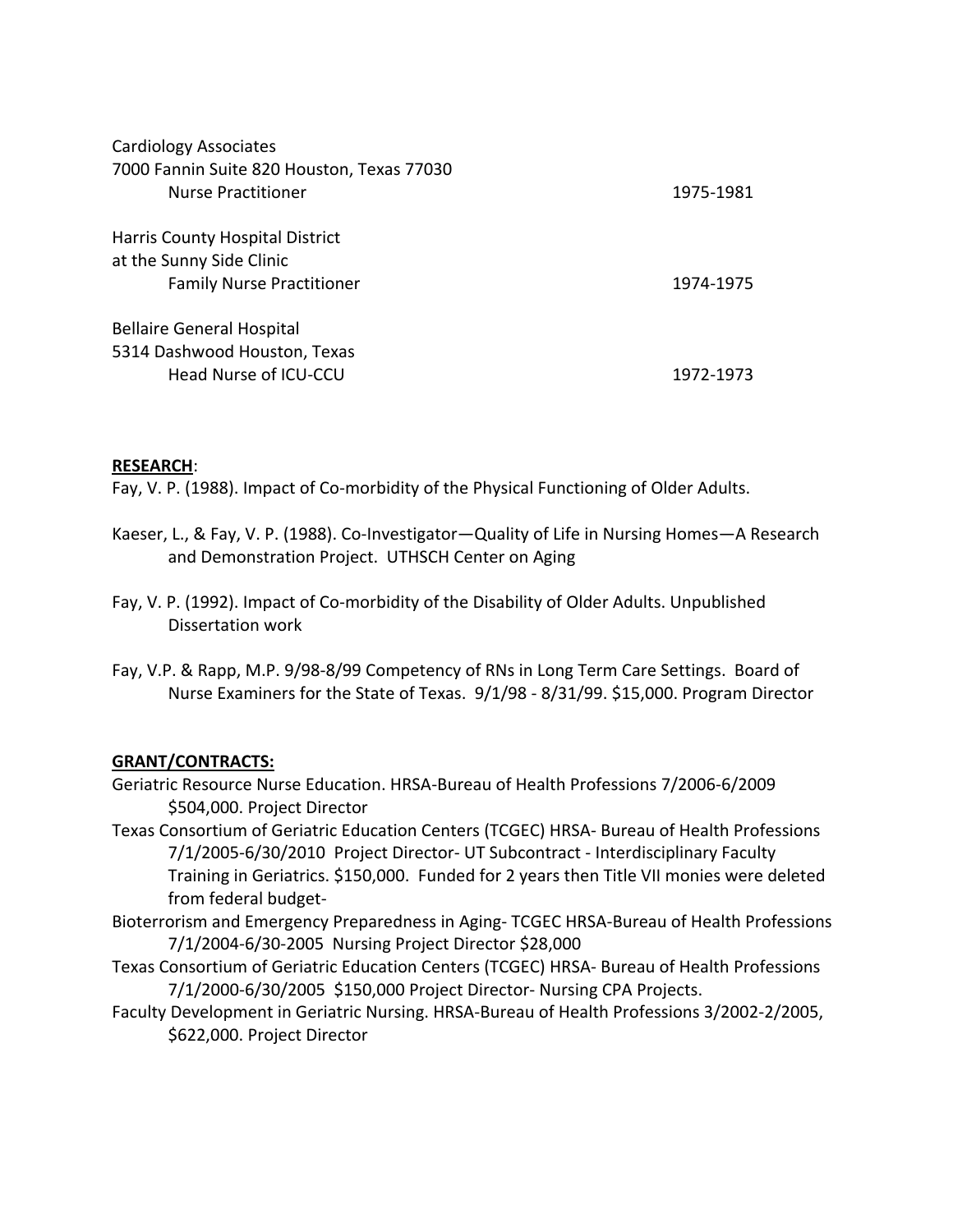- Building Geriatric Nursing Excellence. The John A. Hartford Foundation. 1/2002-12/2004. Implementation Grant. \$225,000. Project Director
- Houston Geriatric Interdisciplinary Team Training Project. The John A. Hartford Foundation.
- 1/97-12/99. Implementation Grant, \$100,000. Advanced Practice Nursing Coordinator. Houston Geriatric Interdisciplinary Team Training Project. The John A. Hartford Foundation.
- 1/96-12/96. Planning Grant, \$100,000. Advanced Practice Nursing Coordinator. Dual Focus Specialty/Adult Nurse Practitioner Program Training Grant. Bureau of Health Professions, Division of Nursing, 12/94. Project Director. Approved but not funded.
- Women's Health Care and Gerontology Practitioner Program Training Grant. Bureau of Health Professions, Division of Nursing. 8/1/91-7/31/94, \$605,843. Co-Project Director, 8/1/93- 7/1/94.
- Houston-Galveston Area Council Contract, UTHHSC Center on Aging. June 1, 1993-September 30, 1993. Supervision of geriatric nurse practitioners. \$93,730.

## **OTHER PROFESSIONAL ACTIVITIES:**

Reviewer Association of Geriatrics in Higher Education- Presentation Abstract for the Conference February 2009- Reviews done August 2008

Reviewer for the American Association of Colleges of Nursing and John A Hartford Foundations Awards for Excellence in Gerontological Nursing Education August 2008

Southern Regional Coalition- Infusing Geriatrics into BSN Curriculum. University of Arkansas for Medical Sciences JA Hartford Foundation Center of Geriatric Nursing Excellence. 2004-present

UTHSC at Houston- Academic Leadership Development Program. 2001-2002

## **Awards:**

Center for Teaching Excellence award for Teaching 2005 (local)

Sigma Theta Tau- Zeta Pi Chapter Award for Excellence in Nursing Education 2004 (local)

Outstanding Nurse in Houston Nursing Celebration '2001 Texas Nurses Association District 9, 2001 (district)

### **Consultations:**

Consultant for St. Luke's Hospital on Grant submitted to Partners in Nursing grant through Robert Wood Johnson Foundation, Geriatric Resource Nurse Workshop: A Proposal to Increase RN and PCA Knowledge about Geriatric Best Practices for Patients 65 years and Older, October 2008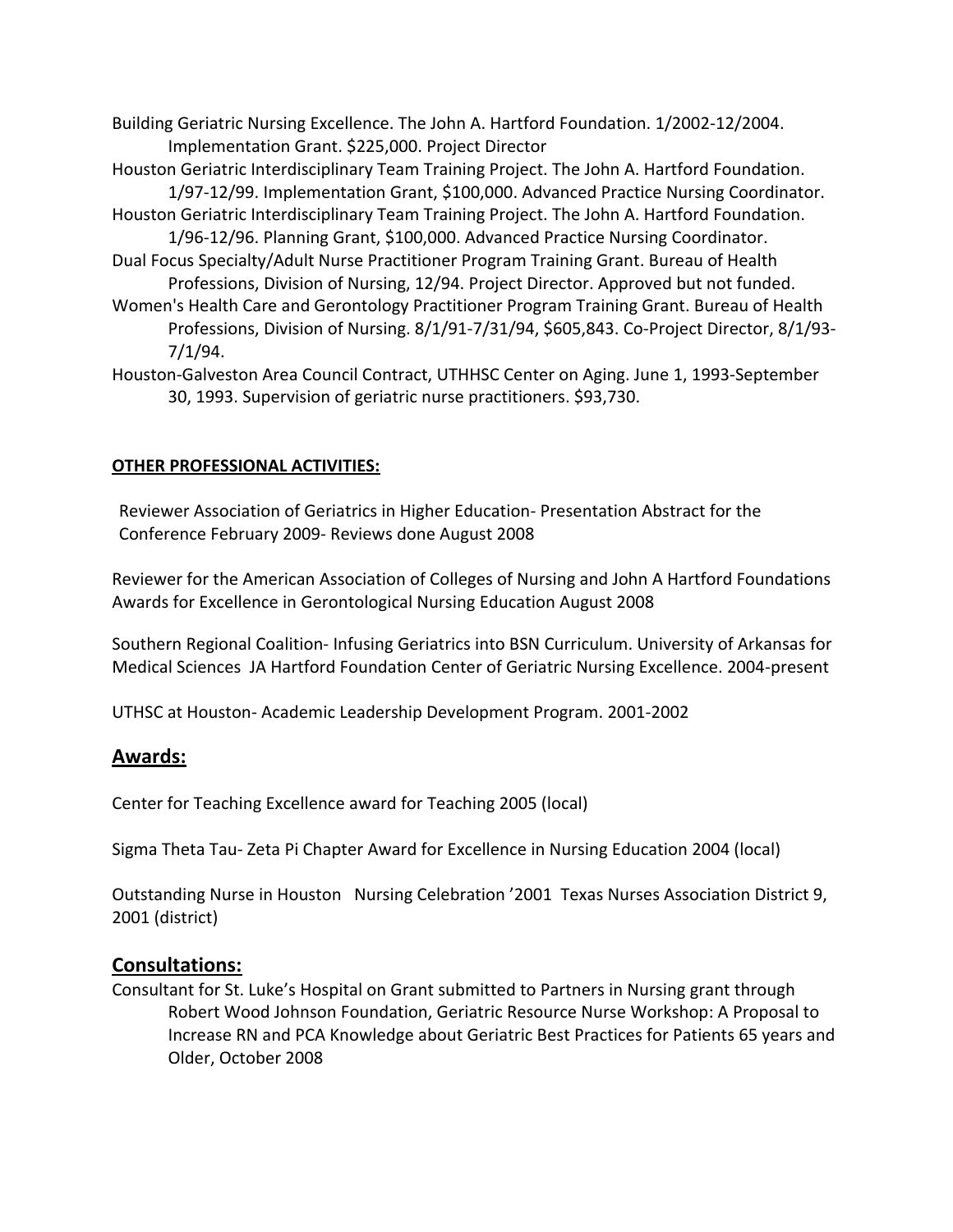- Consultant for University of Alabama at Birmingham School of Nursing. Distance Dual track Adult/Gerontological Nurse Practitioner Program (HRSA training grant) 2007-2008
- Consultant for University of North Carolina at Chapel Hill for Hartford funded NSIGP. Integration of Geriatrics into FNP program - June 2005
- Consultant for University of Oklahoma College of Nursing for Nurse Practitioner Pathway: Adult Nurse Practitioner Track, Dr. Debra Booton-Hiser 2004- 2007
- Consultant for Texas Tech University on Creation of their Institute for Healthy Aging and for GNP training grant. 2000- 2004.
- Consultant for GNP/ANP grant for the University of North Carolina at Greensboro . Dr. Laurie Kennedy-Malone program director. 1995-2001
- Consultant for GNP/CNS grant and program and guest lecturer. The University of South Alabama. Dr. Norma Dolittle program director. 1997-2001

## **Grant Review Panels:**

- Participant in Grant Review Panel for the Bureau of Health Professions Division of Nursing: Nurse Investment Career Ladder Training Grants March, 2004
- Participant in Grant Review Panel for the Bureau of Health Professions Division of Nursing: Nurse Investment Career Ladder Training Grants July, 2003
- Participant in Grant Review Panel for the Bureau of Health Professions Division of Nursing: Nurse Practitioner Training Grants May, 2001
- Participant in Grant Review Panel for the Bureau of Health Professions Division of Nursing: Nurse Practitioner Training Grants March, 2000
- Participant in Grant Review Panel for the Bureau of Health Professions Division of Nursing: Nurse Practitioner Training Grants March, 1998
- Participant in Grant Review Panel for the Bureau of Health Professions Division of Nursing: Nurse Practitioner Training Grants February, 1993

### **National Panels:**

Participant in Advisory Panel to ANCC on Alternate Entry for GNP Exam April 2 & 3, 2007

Participant in Expert Panel: Graduate Geriatric Nursing Education and Practice Sponsored by AACN and the John A. Hartford Foundation. Washington DC May 13, 2003-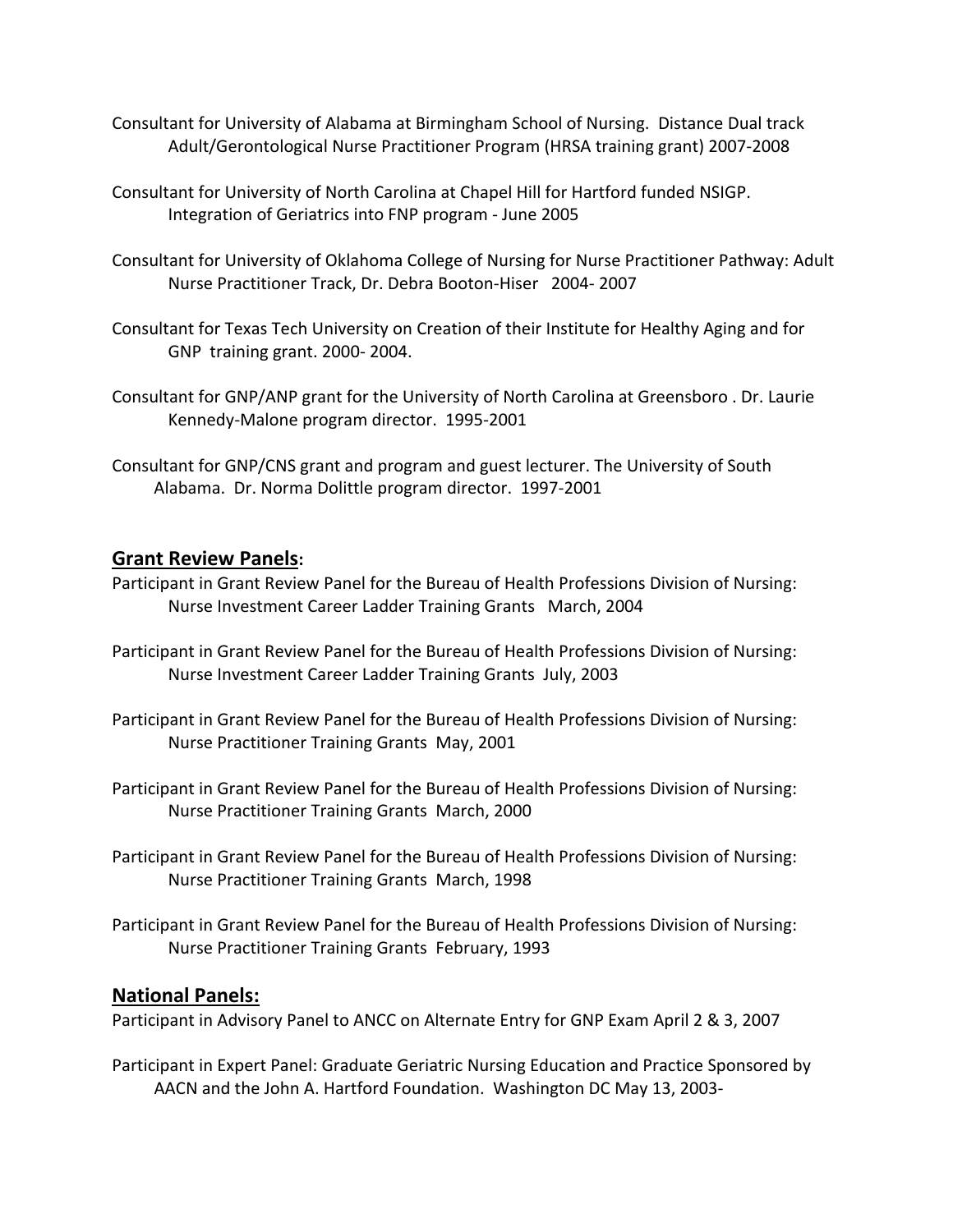Results published Nurse Practitioner and Clinical Nurse Specialist Competencies for Older Adult Care- March 2004

- Participant in Expert Panel: Graduate Geriatric Nursing Education and Practice Sponsored by HRSA and the John A. Hartford Foundation. Washington DC March 8-9, 2001
- Participant in Stakeholders Group for Bureau of Health Professions Division of Nursing, ANCC, NONPF, Nurse Practitioners Competencies- 2000-2002 Competencies published by HRSA

### **PROFESSIONAL ORANIZATIONS- NATIONAL IMVOLVEMENT:**

- Chair Subcommittee of NONPF Education Committee Develop Program Standards for GNP Program and the GNP competencies 1998- 2001
- Curriculum Guidelines Taskforce for revision of the NONPF Advanced Nursing Practice: Curriculum Guidelines and Program Standards for Nurse Practitioner Programs 2002
- Nurse Practitioner and Clinical Nurse Specialist Competencies for Older Adult Care, (2004) American Association of Colleges of Nursing & Hartford Geriatric Nursing Initiative (Served on Expert Panel)
- Chair of education committee for the NCGNP 1991-1996
- GITT Nursing Group—Member 1997-1999

### **PUBLICATIONS:**

- Rapp, M.P., & Fay, V.(2006) Should the Gerontological Nurse Practitioner Exam be offered as a Certificate of Added Qualifications? *Geriatric Nursing* Volume 27, Issue 6 pp. 344-345
- **Fay, V**., Johnson, JG, & Selz, N. (2006) Active Learning in Nursing Education. *Nurse Educator* Vol. 31 No. 2, 65-68.
- **Fay, V**., Johnson, JG, & Selz, N. (2005) Active Learning in Nursing Education. Digital Commons http://digitalcommons.library.tmc.edu/uthson\_ceirpubs/1
- Feldt, K., **Fay, V.,** Greenberg, S., Venzina, M., Flaherty, E., Ryan, M & Fulmer, T. (2002) Gerontological nurse practitioner preceptor guide. *Geriatric Nursing*, 23(2), 94-98.
- Long, D., **Fay, V.,** Wilson, N., (2001). Interdisciplinary teams- members and their roles, in Geriatric Interdisciplinary Team Training: a Curriculum for the Huffington Center on Aging. Manual and Hypertext Module on CD Baylor College of Medicine- funded by John. A. Hartford Foundation- Interdisciplinary Team Training Grant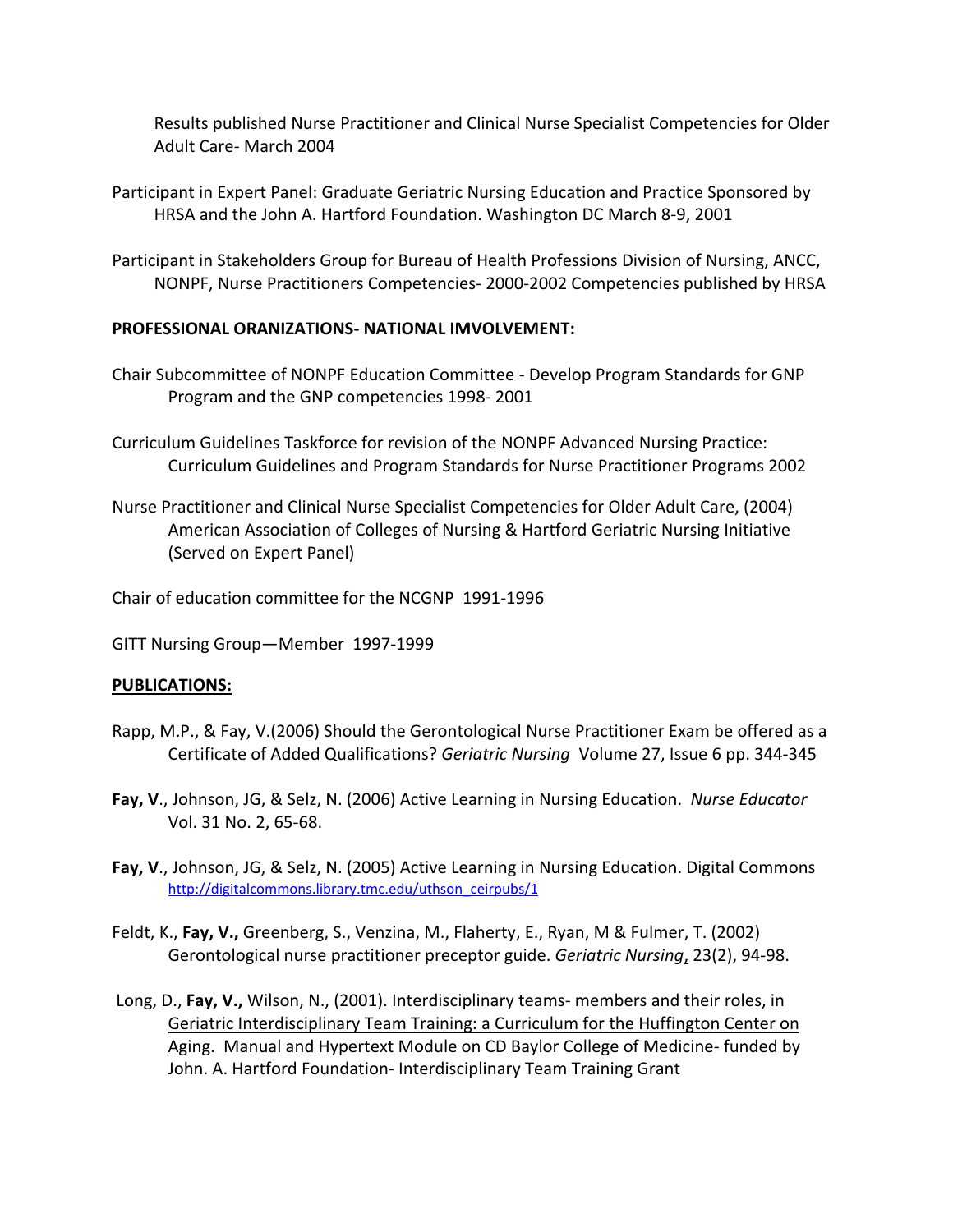- **Fay, V**., Feldt, K., Greenberg, S., Venzina, M., Flaherty, E., Ryan, M & Fulmer, T. (2001) Nurse practitioner clinical preceptor guide. *ADVANCE for Nurse Practitioners* Vol. 9 No.3.71- 74,110.
- Raney, M., Anding, R., **Fay, V.** & Polk, G. (2000), A pilot Study to Assess the Use of Megastrol Acetate to Promote Weight Gain in Frail Elderly Persons Residing in Long-term Care. *Journal of American Medical Directors Association*; 1:154-158
- Fay, V. (2000) Contributer. Primary Care for Older Adults. Burke, M.M.(ed) Mosby Year Book
- Gleason, MS., Farness, J., Schneider, A., Wilson NL. & **Fay, V.** (1998), Structuring the GITT clinical experience in *Geriatric Interdisciplinary Team Training*. Siegler, EL etal (ed). Springer Publishing Co: New York, NY
- Carroll,T & **Fay, V.** (1997) Measuring the Impact of Advanced Practice Nursing on Achieving Cost-Quality Patient Outcomes: Issues and Challenges .*Journal of Rehabilitation Outcomes Measurement*, 1 (6), 33-38.
- Carroll,T & **Fay, V.** (1997) Measuring the Impact of Advanced Practice Nursing on Achieving Cost-Quality Patient Outcomes: Issues and Challenges. *Nursing Administration Quarterly.* Summer; 21(4), 32-40.
- Sherwood, G.D., Brown, M., **Fay, V.**, Wardell, D. (1997) Defining Nurse Practitioner Scope of Practice; Expanding Primary Care Services. *The Internet Journal of Advanced Nursing Practice* ; Vol1N2:http://www.ispub.com/journals/IJANP/Vol1N2/ scope.htm. Published July 1, 1997. Last Updated July1, 1997.
- Fay, V. (1996) Critical care of the elderly. In: *Critical Care Nursing: Clinical management through the Nursing Process*, Ruppert, S. (ed). F.A. Davis Co., Philadelphia, PA. 123-134
- Fay, V. (1993). Impact of Co-morbidity of the Disability of Older Adults. Denton, TX: Doctoral Dissertation (University of Microfilms No. 9312920).
- Fay, V. (1992). Book Review: Geriatric patient education resource manual. *Journal of ET Nursing*, 19, 232-233.
- Fay, V. P. (1976). Cardiac cauterization-techniques and teaching. *Nursing Clinics of North America*, 11,(2), 271-281.

## **Publications Resulting From Work on Expert Panels & National Taskforces:**

Nurse Practitioner Primary Care Competencies in Specialty Areas: Adult, Family, Gerontological, Pediatric, and Women's Health Care (April, 2002) US Department of Health and Human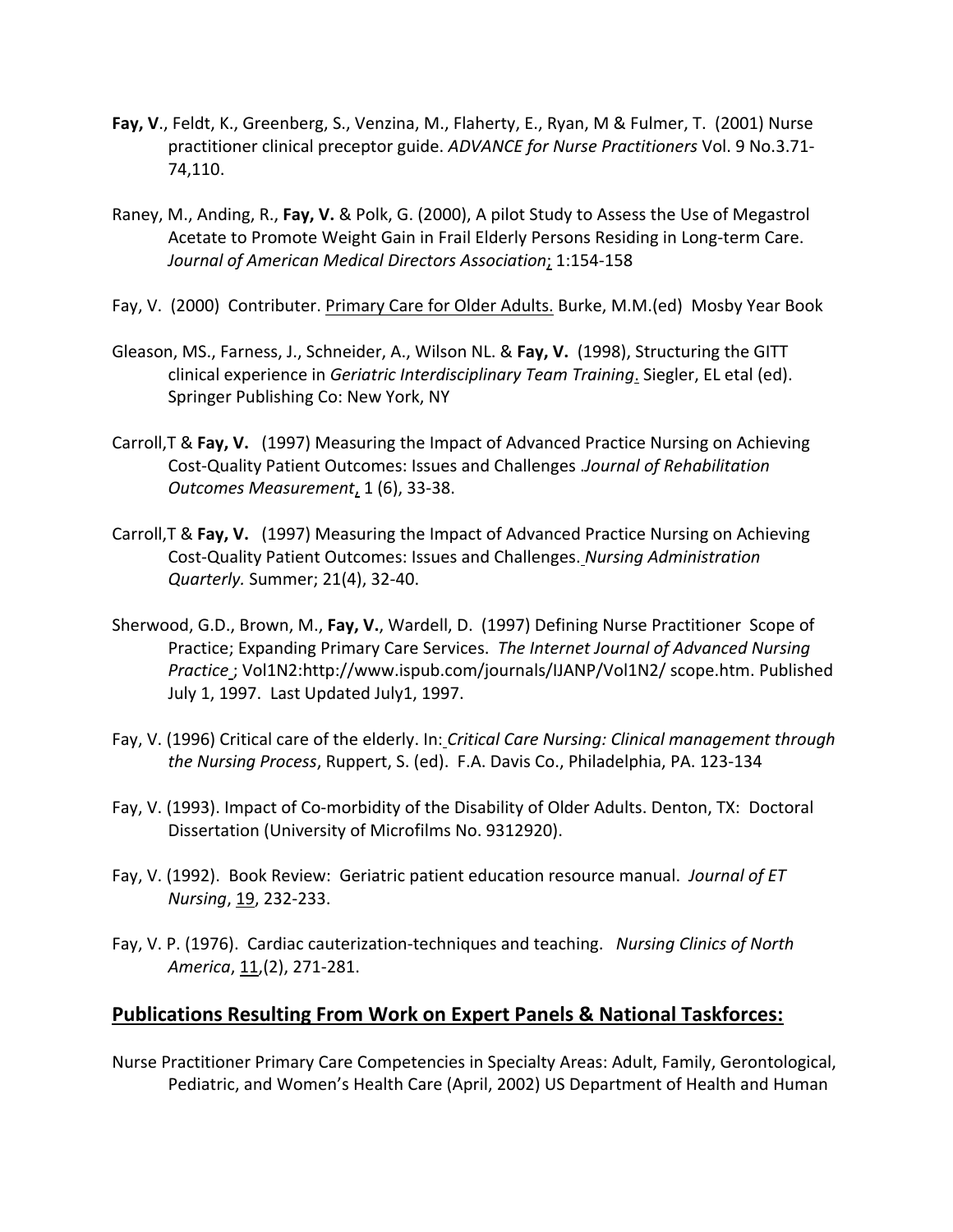Services HRSA, Division of Nursing. (A part of the National Panel that wrote the competencies)

Nurse Practitioner and Clinical Nurse Specialist Competencies for Older Adult Care, (2004) American Association of Colleges of Nursing & Hartford Geriatric Nursing Initiative (Served on Expert Panel)

## **Other Scholarly Dissemination:**

- Long, D., **Fay, V.,** Wilson, N., (2001). Interdisciplinary Teams- Members and their roles, in Geriatric Interdisciplinary Team Training: a Curriculum for the Huffington Center on Aging. Manual and Hypertext Module on CD\_Baylor College of Medicine- funded by John. A. Hartford Foundation- Interdisciplinary Team Training Grant
- Gerontology Educational Resources- CD developed for faculty in the Faculty Development in Geriatric Nursing program. These materials were given to grant participants and included power point presentations and games developed by myself and other members of the grant staff to assist with integration of gerontology into nursing curricula .- HRSA-Bureau of Health Professions 3/2002-2/2005
- UT Teach- Geriatric Nursing Education Modules (2004) Development Team Vaunette Fay, Tom Teasdale, Jo Westphal, Jan Johnson and Colin Sweeney. This work was supported by grants given from Health Resources and Services Administration and the John A. Hartford Foundation of New York.
- What Health Care Professionals Need to Know About Bioterrorism & Emergency Preparedness and Aging. Bioterrorism and Emergency Preparedness in Aging- TCGEC HRSA-Bureau of Health Professions 7/1/2004-6/30-2005 Nursing Project Director and on the Content Review Committee
- How to Identify & Prevent Pressure Ulcers- Video developed to train LVNs and CNAs in nursing homes. Developed and produced with Drs Nancy Bergstrom and Sharon Ostwald in the production of this video. https://nursing.uth[.edu/coa/professional.htm](https://nursing.uth.edu/coa/professional.htm)
- Safe Transfers- a CD that is part of the Elder Loving Care series developed by the Center on Aging for training of CNAs and lay care givers. (one of the Executive Producers)

#### **PRESENTATIONS**: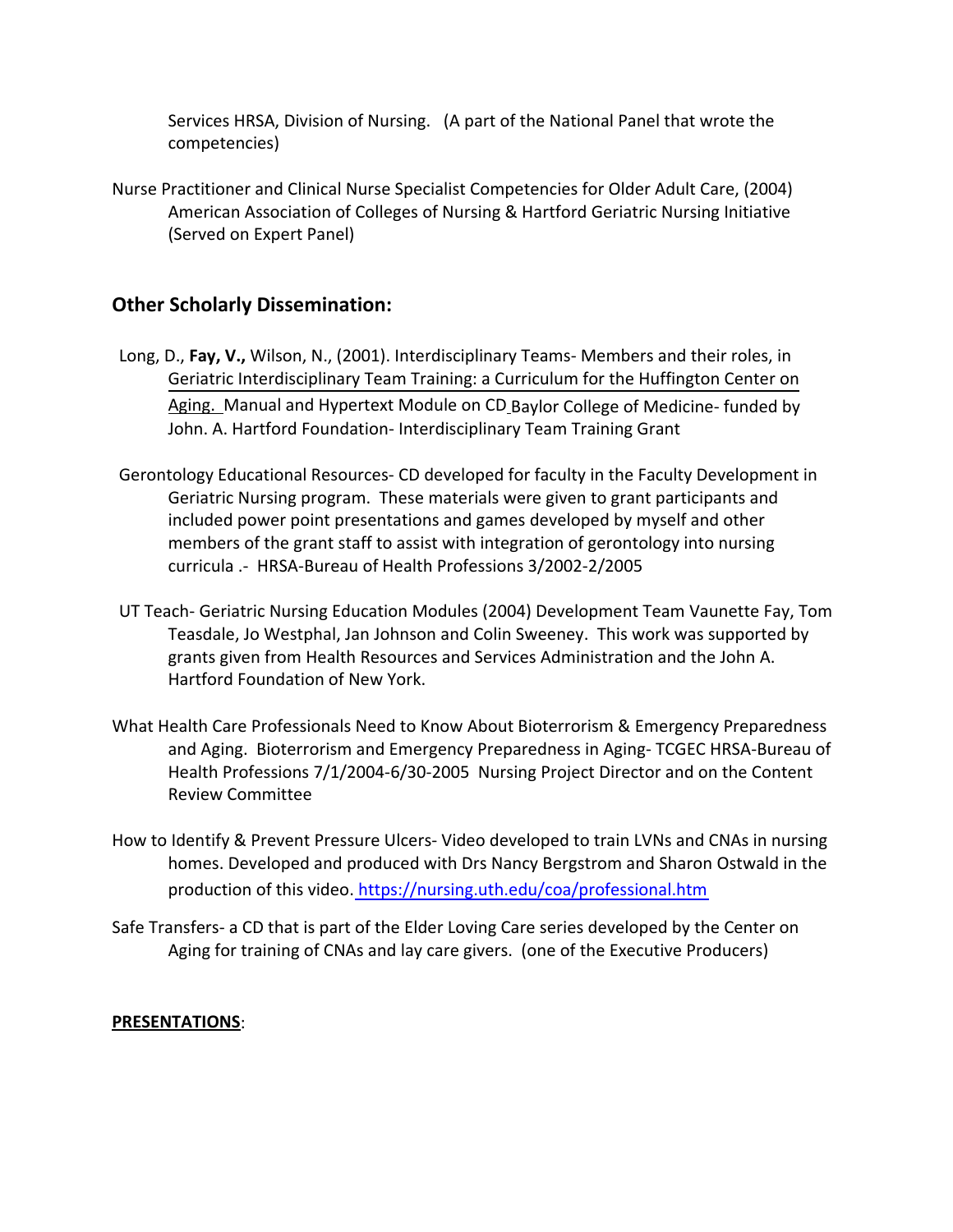- Fay, V. Active Learning in Nursing Education & Fall Prevention and Restraint Reduction & Malnutrition and Dehydration, GRN Workshop- Day 2 Houston TX, August 13, 2008 25 participants
- Fay, V. Fall Prevention, HCHD Health Educators Houston TX, August 4, 2008 20 participants
- Fay, V. Demographics: How the Aging Population is Defining Health Care & Physiological Changes of Aging GRN Workshop Day 1 Houston TX, July 16, 2008 25 participants
- Fay, V. Active Learning in Nursing Education & Nurses Improving Care for Health System Elders GRN Workshop- Day 2 Houston TX, February 12, 2008 22 participants
- Fay, V. Demographics: How the Aging Population is Defining Health Care & Role of Geriatric Nurses in Today's Health Care System GRN Workshop- Day 1 Houston TX, January 15, 2008 22 participants
- Fay, V. Principals of CQI GRN Workshop Houston TX, January 15, 2008 22 participants
- Fay, V. Implementing Interventions and Incorporation of National Standards and Quality Indicators into Ones Practice. GRN Workshop Day 4 December 19, 2007- 22 participants
- Fay, V. Team Building & Active Learning in Nursing Education & Nurses Improving Care for Health System Elders; Fall Prevention and Restrain Reduction; Malnutrition and Dehydration GRN Workshop- Day 2 Houston TX, August 15, 2007 22 participants
- Fay, V. Demographics: How the Aging Population is Defining Health Care & Role of Geriatric Nurses in Today's Health Care System GRN Workshop- Day 1 Houston TX, July 18, 2007 20 participants
- Fay, V. Incorporating Quality Assurance Standards and Nurse Indicators into Ones Practice, and Ethnogeriatrics and Caregiver Issues. GRN Workshop Day 4 June 20, 2007- 20 participants
- Fay, V. Active Learning in Nursing Education & Creating In-Service Education Programs-Getting Started GRN Workshop- Day 2 Houston TX, February 28, 2007 18 participants
- Fay, V. Demographics: How the Aging Population is Defining Health Care & Role of Geriatric Nurses in Today's Health Care System GRN Workshop- Day 1 Houston TX, January 17, 2007 18 participants
- Fay, V & Souder, E. Mentoring: Sharing Educational Strategies to Foster Active Learning in Gerontology -Round Table discussion. Association of Geriatrics in Higher Education-Portland, March 2, 2007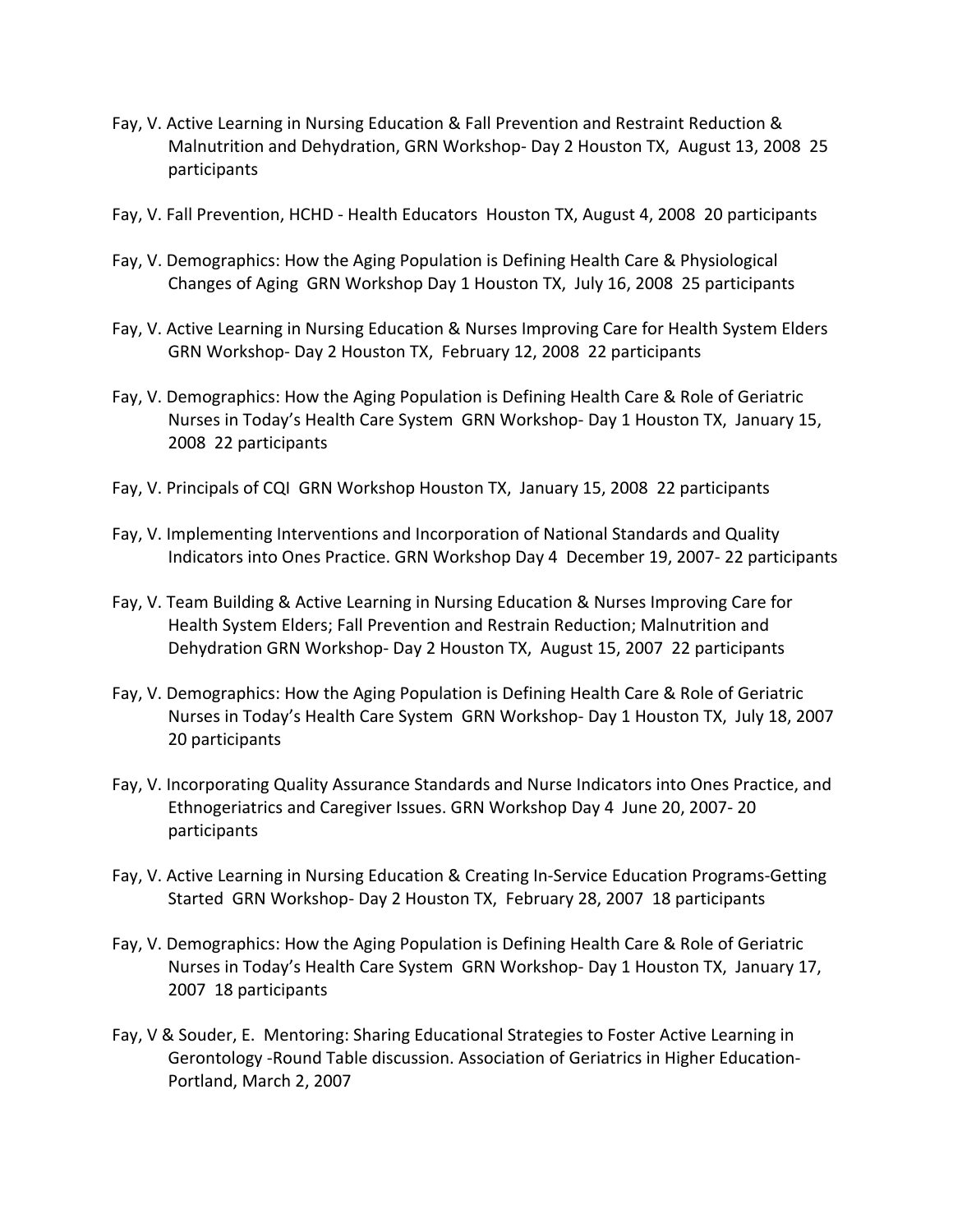- Pullin, P, Fay, V, & Reilley, B. Women in Transition: Issues and Ideas for the Second Half of Life. American Society on Aging/National Council on Aging 2007 Joint Conference. Chicago, March 10, 2007
- Fay, V. Structuring a Hospital to be More Responsive to Needs of Older Patients at ANA Coming to You- Developing Nurses' Competence in Caring for Older Adults (a pre-conference workshop of TNA Leadership Conference). Austin, TX September 13, 2006
- Hyer, K., Fay V & Paveza, G. Interdisciplinary Team Training Workshop for National Initiative for the Care of the Elderly (NICE)- funded through the National Centers of Excellence in Canada., Calgary, Alberta Canada. June 22, 2006
- Fay, V. Normal Aging Presentation at Women in Transition: Issues and Ideas for the Second Half of Life workshop. The Wellderly Program of the Council on Alcohol and Drugs Houston. May 31,2006- 100 participants
- Fay, VP & Rapp, MP. Acute Care of the Elderly, Valley Baptist Hospital Harlingen TX May 20, 2005 and May 21, 2005 (all day CEU presentation)
- Nelson, F. & Fay VP. What Health Professionals need to know about Bioterrorism and Emergency Preparedness and Aging. Director's of Nursing Dialogue Group. Houston TX-Clarewood House May 4, 2005 35 participants
- Kennedy-Malone, L. Mirr Jansen, M. Henderson, MJ, Fay VP, Cora, VL. Pre-conference Seminar: Integrating Geriatric Content Across the Curriculum for the non-GNP.  $31<sup>st</sup>$  Annual Meeting National Organization of Nurse Practitioner Faculties. Chicago, IL April 14, 2005
- Fay, V.P., Headley, J, Rolinak, A., & Pickens, S., Clinical Project as a Synthesis Experience for NP Students a Podium Presentation NGNA and University of Akron Best Practices Nursing Care of Older Adults: Innovations and Health Care Partnership Conference, Houston Texas, October 9, 2003
- Fay, V.P. & Headley, J., Clinical Project as a Synthesis Experience for NP Students a Poster Presentations NONPF 29th Annual meeting- Forces of Change in Nurse Practitioner Education Philadelphia Penn April 3-6, 2003
- Fay, V.P. & Johnson, J.C., A.L.I.N.E. (Active Learning in Nursing Education): A model for Online Teaching and Learning. The  $4<sup>th</sup>$  Annual Advances in Teaching & Learning Regional Conference. Houston March 28, 2003
- Hollinger-Smith, L., Souder, E & Fay, V. Building Faculty for the Changing World of Work: Three Innovative Models in Geriatric Nursing.  $29<sup>th</sup>$  Annual Meeting-Association for Gerontology in Higher Education: Educational Opportunities and the World of Work, St. Petersburg, Florida, March 6-9, 2003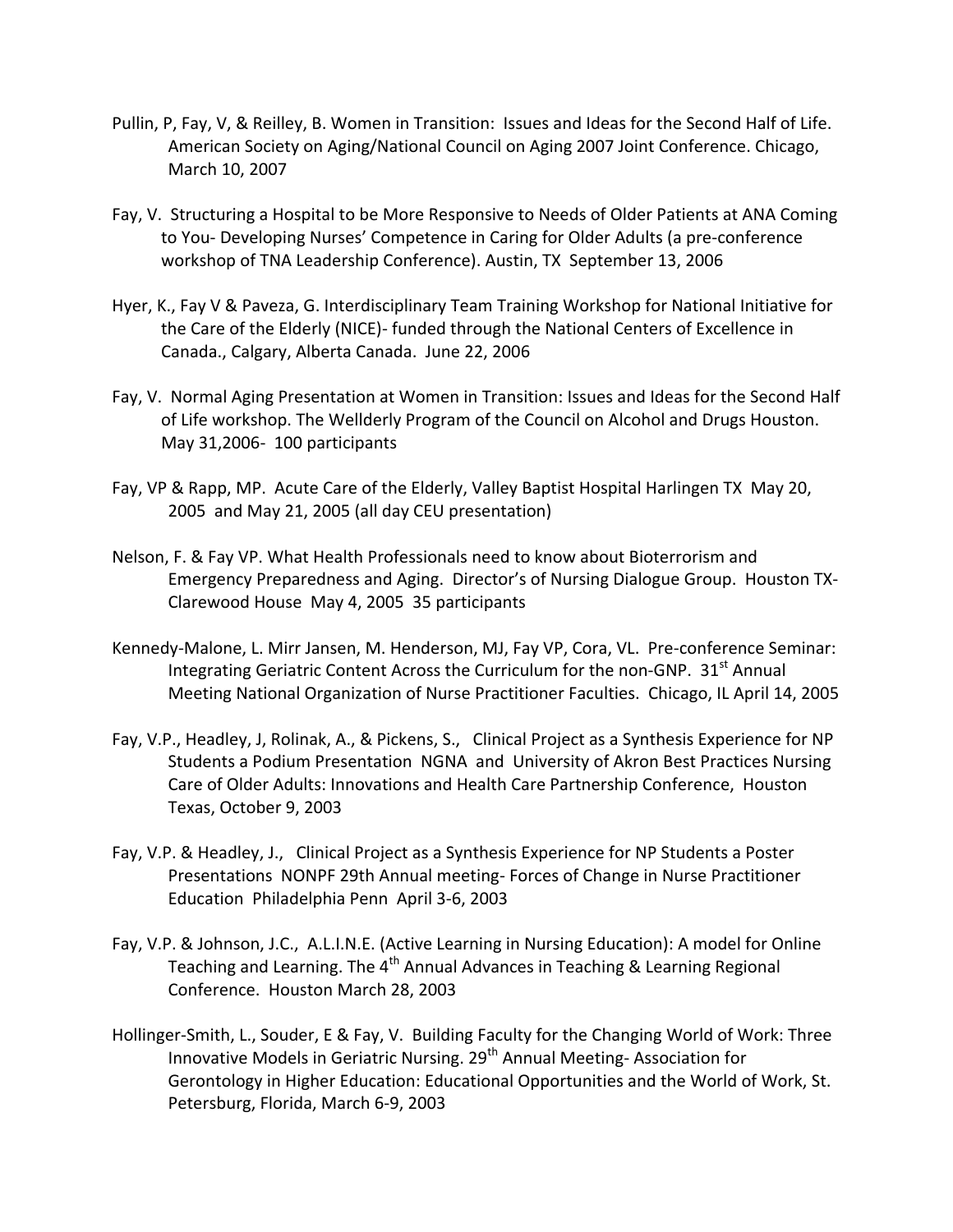- Fay, V.P., Importance of Good Geriatric Care at ACE (Acute Care for Elderly) Education Day, The Methodist Hospital Houston Texas. January 22 and 30, 2003.
- Fay, V. P., Biological Aspects of Agency and Functional Health Senior Adult Leadership Training at the Institute of Religion, September 2000.
- Fay, V., Greenberg, S. Pocket Guide for Nurse Practitioner Clinical Preceptors. Podium presentation at National Organization of Nurse Practitioner Faculty- 26<sup>th</sup> Annual Meeting, in Washington DC, April, 2000
- Fay, V. You, Your Parent, & Your Children: The Sandwich Generation. Podium presentation at Building A Better Tomorrow for the University Classified staff council, Houston, April 12, 2000
- Fay, V. Issues in Aging: an Interdisciplinary Course. Poster presentation at Advances in Teaching/Learning Day at UT-Houston. February 1,2000
- Fay, V. Interdisciplinary Team Training, Adapting Content and Training to meet the needs of different disciplines. Poster presentation at Advances in Teaching/Learning Day at UT-Houston. February 1,2000
- Fay, V. P., Biological Aspects of Agency and Functional Health Senior Adult Leadership Training at the Institute of Religion, September 1999.
- Otto, D., Carroll, T., Fay, V. Advanced Practice Nursing: Economics and Management of Health Care Delivery System-An Articulation Between Academic Nursing Education and Clinical Practice. Podium Presentation. American Academy of Nurse Practitioners Annual Conference, June 17, 1999, Atlanta, Georgia.
- Otto, D., Busen, N., Carroll, T., Fay, V. Advanced Practice Nursing: Economics and Management of Health Care Delivery Systems-An Articulation Between Academic Nursing Education and Clinical Practice. Clinical/Education Session. University of Washington, October 30, 1998, Seattle, Washington.
- Fay, V. P., Biological Aspects of Agency and Functional Health Senior Adult Leadership Training at the Institute of Religion, September 1998.
- Fay, V. P., Vision for Well-Being: Celebrating the International Year of Older Persons workshop, Lee College, Baytown, TX, March 3, 1998.
- Fay, V. P., The Seniors Place and The University of Texas at Houston Health Science Center, Center on Aging. "Whose Decision Is It Anyway?", October 29, 1997.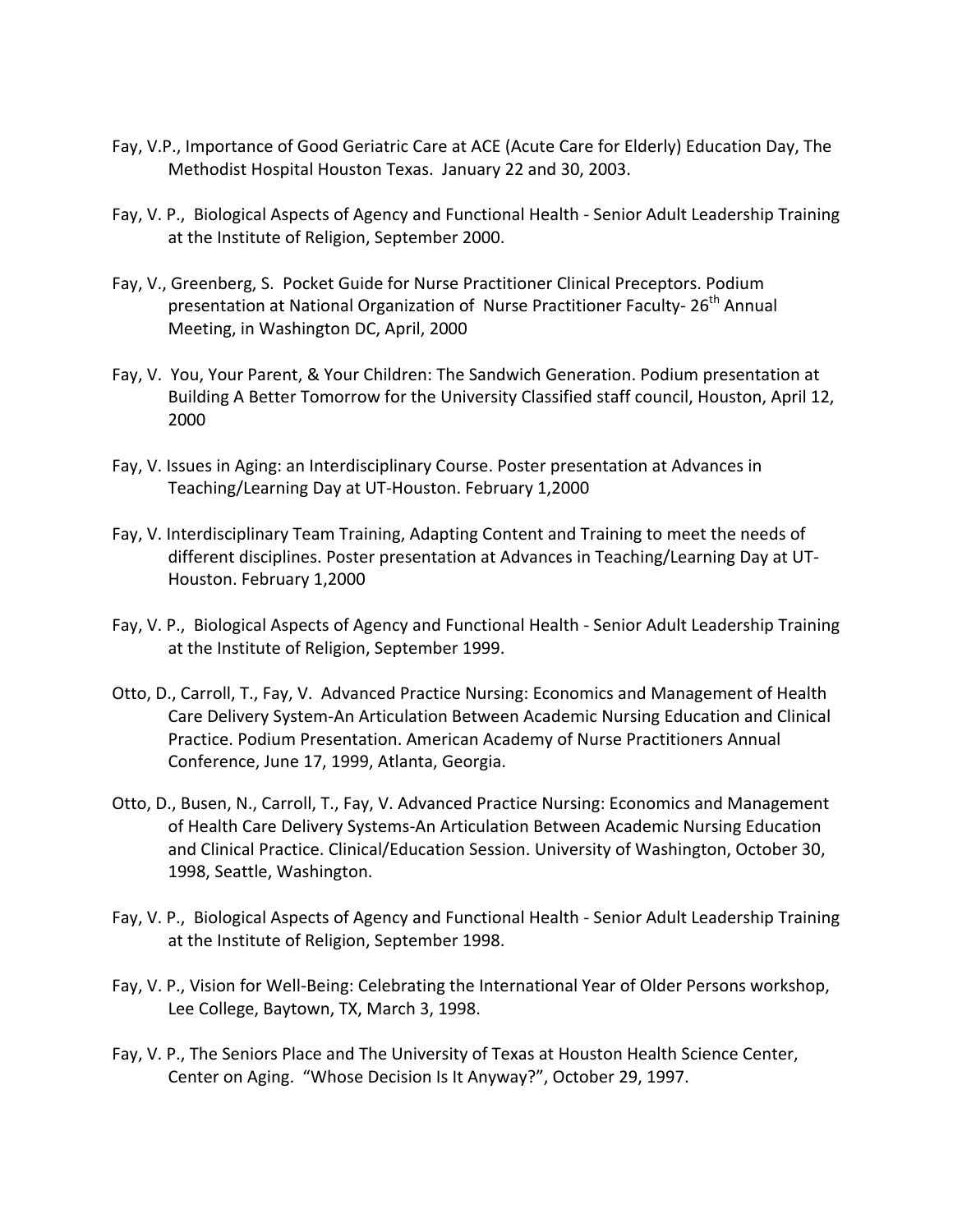- Fay, V. P., Interdisciplinary Research and Education Symposium: Get GITT Going: Planning for Geriatric Interdisciplinary Team Care. A foundation for our Future. Presented at the National Organization of Nurse Practitioner Faculties 23 Annual Meeting, (NONPF), Albuquerque, NM, April 10-13, 1997.
- Fay, V. P., The Impact of Comorbidity on the Disability of Older Adults presented at the 1997 ENRS Conference (9th Annual Scientific Sessions of the Eastern Nursing Research Society). Vision and Voices: Passages Into the 21st Century. Philadelphia, PA, April 13- 15, 1997.
- Fay, V. P., Caregiver Syndrome, presented at the Golden Reapers Health and Wellness Workshop for Nurses and Caregivers. Texas Agricultural Extension Service, Victoria College-Allied Health Division Pecan Valley AHEC, Victoria, TX September 28, 1996.
- Fay, V. P., Interdisciplinary Approach to Training in Geriatric Care, presented at the Texas Geriatric Society Texas Medical Directors Association, September 6-8, 1996.
- Fay, V. P., Annual Geriatrics Educational Symposium, presented by the Texas Geriatrics Society, and the Texas Medical Directors Association, Dallas, TX. September 6-8, 1996.
- Fay, V. P., Bridges, Not Barriers: Joint Community and Academic Efforts to Serve Frail and Vulnerable Elderly. American Society of Aging, Anaheim, CA, March 16-19, 1996.
- Fay, V. P., Beyond the Rainbow: Diversity and Collaboration. Association for Gerontology in Higher Education, Philadelphia, PA, February 29-March 3, 1996.
- Fay, V.P., Changing Caregiver Role: The Gerontological Nurse in Alternative Long Term Care Settings. the Twelfth Annual Lou's Symposium in Gerontology, Houston, TX, November 16, 1995.
- Fay, V. P. "Aging...Everybody's Doing It". Physical Assessment: More to it than Meets the eye. Presented at Thomason Hospital, January 28, 1994.
- Fay, V. P. Interdisciplinary Education: Reality Based Learning for the GNP, presented at the National Organization of Nurse Practitioner Faculties (NONPF), Portland, Oregon, April 7-10, 1994.
- Fay, V. P. Issues in Building Health Care Practice Models for Older Adults, presented at the City Place Conference Center, Dallas, Texas, May 12, 1994.
- Fay, V. P., Aging in the '90s and Beyond. Southeast College, Houston Community College System, Houston, Tx, November 12, 1993.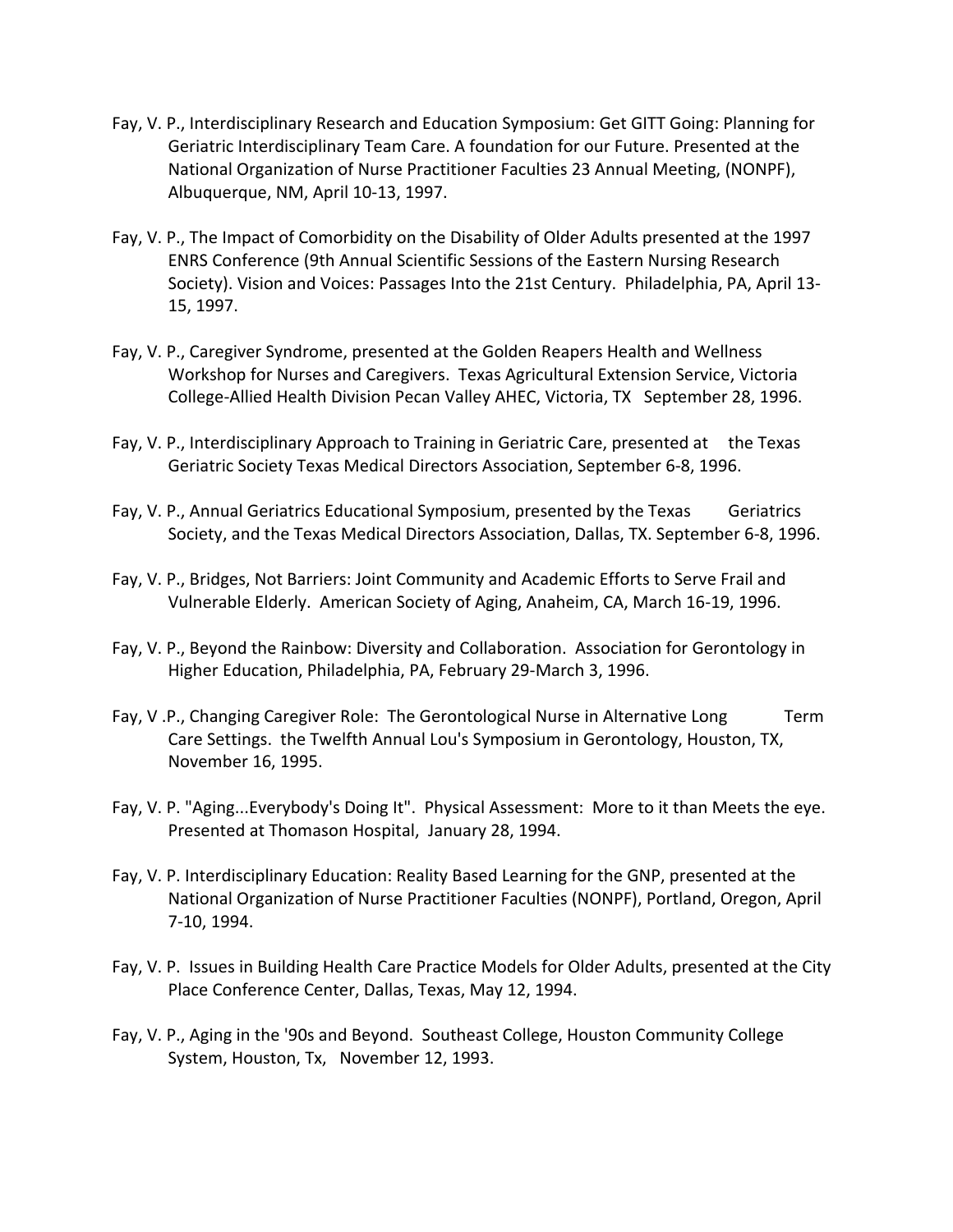- Fay, V. P., Portrait of Aging Normal Physical Changing in Aging, Our Aging Families -Strategies for Coping and Caring - a Short Course at Rice University co-sponsored by Rice University School of Continuing Studies at the Center on Aging, UTHSC, October 6, 1993.
- Fay, V. P., Biological Aspects of Agency and Functional Health Senior Adult Leadership Training at the Institute of Religion, September 28, 1993.
- Fay, V. P., The Normal Aging Process. The Texas Department of Mental Health and Mental Retardation, Richmond State School, Richmond, TX, November 1992.
- Fay, V. P., A New Frontier: Geriatric Nursing Clinics Association of Rehabilitation Nurses. 18th Annual Educational Conference, Pittsburgh, PA., October 30, 1992.
- Fay, V. P., Normal Aging Effects on care, The Uniformed Nurse Practitioner Association pathways to Progress - The Annual Education Conference. Houston, TX, November 5, 1992.
- Fay, V. P., Portrait of Aging Normal Physical Changing in Aging, Our Aging families -Strategies for Coping and Caring-a Short Course at Rice University co-Sponsored by Rice University School of Continuing Studies and the Center on Aging, UTHSC, October 7, 1992
- Fay, V. P., Biological Aspects of Agency and Functional Health Senior Adult Leadership Training at the Institute of Religion, September 1992.
- Fay, V. P., Common Physical Problems in Older Adults, present at Southern Regional Educational Board Workshop. April 8, 1992, June 24, 1992, July 22, 1992.
- Fay, V. P., Barriers to Care: Neurosensory Changes and Environmental Hazards", presented at 1991 Gerontology Conference, sponsored by University of Texas Health Science Center at Texas School of Nursing and Center on Aging, Joseph C. Valley Foundation, Texas Consortium of Geriatric Education Centers, and Texas Health Care Association. September 12-13, 1991.
- Fay, V. P., Observation and Physical Assessment Skills. Presentation at the 1991 Survey or Training Conference for the Texas Department of Health, Austin, Texas, August 6, 1991.
- Fay, V. P., Normal Aging and Chronic Diseases of Older Persons, presented at Southern Regional Education Workshop, Preparing Faculty to Teach Gerontological Nursing, Houston, Texas, April 10, 1991, June 12, 1991, July 17, 1991.
- Fay, V. P., The Aging Heart, presented at Texas Heart Institute 20th Anniversary Symposium, Update Cardiology 1990, Houston, Texas, October 26, 1990.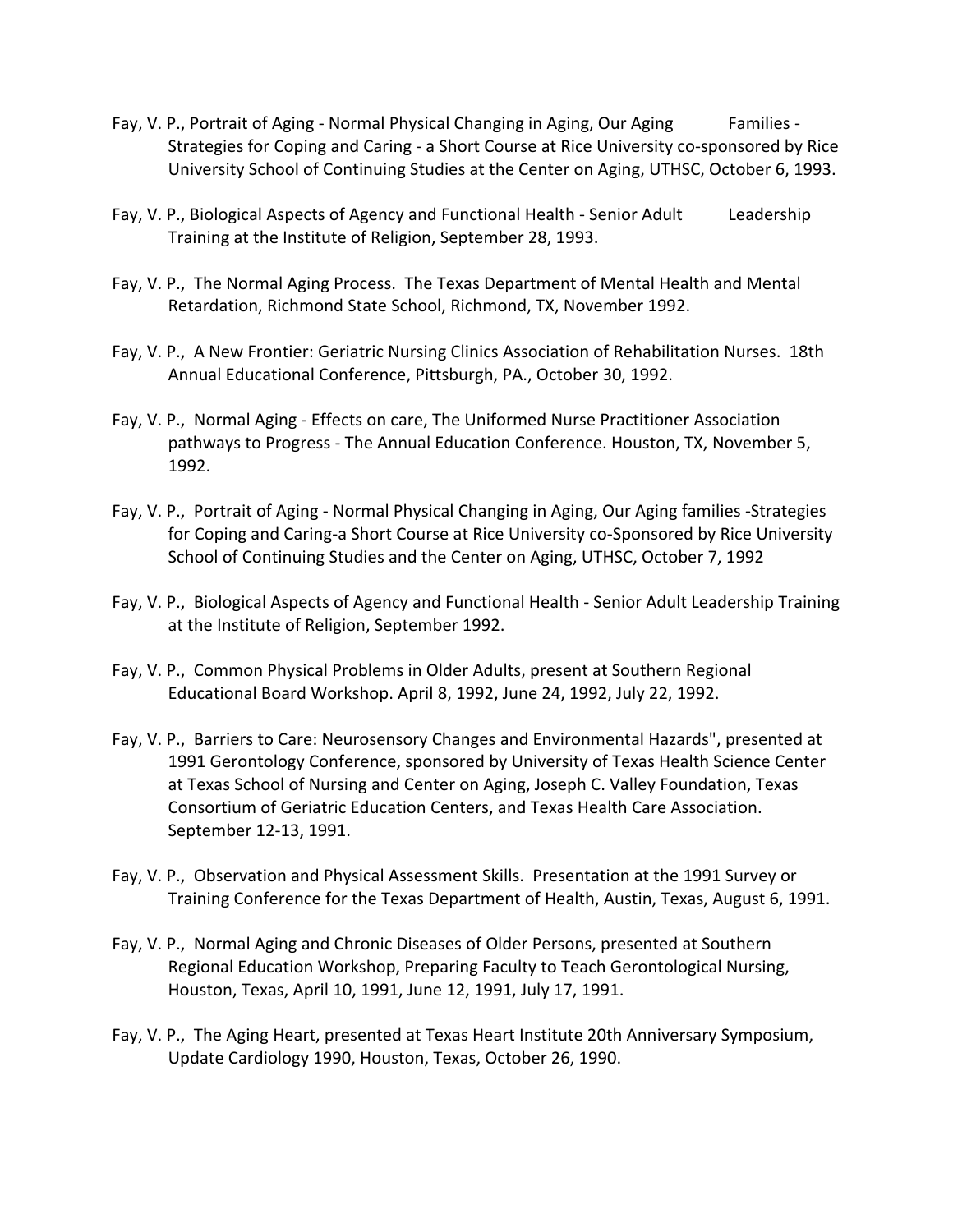- Fay, V. P., Comprehensive Assessment and Planning of Care, presented at 1990 gerontology Conference, Creating the Vision: Geriatric Care in the 1990's, sponsored by University of Texas Health Science Center at Texas School of Nursing and Center on Aging, Joseph C. Valley Foundation, Texas Consortium of Geriatric Education Centers, and Texas Health Care Association. September 13-14, 1990.
- Fay, V. P., Assessment of the Head and Neck, presented to Harris County Department of Education to School Nurses, Houston, Texas, March 6, 1990.
- Fay, V. P., Making Your Residents Number One: Resident-Centered Care, presented at 28th Annual Meeting and Exposition of the American Association of Homes for the Aging, Baltimore, Maryland. November 9, 1989.
- Fay, V. P., Cardiovascular Assessment, presented to nurses in the Houston Area Collaborative Critical Care Program, April 18, 1989; June 27, 1989; September 5, 1989.
- Fay, V. P., Management and Health Care of the Geriatric Patient, a 1989 Statewide Conference. Lecture on Functional Assessment, January 20, 1989.
- Fay, V. P., Cardiovascular Assessment, presented to nurses for the Houston Area Collaborative Critical Program, November 15, 1988.
- Fay, V. P., Visiting Faculty, Pan American University, Special Topics in Patient Care Issues, Lectures on Adult Critical Care, Summer, 1988.
- Fay, V. P., Children with Aging Parents, Physical Changes that Occur with Aging. Presentation to Lay Group sponsored by U.T. Council on Aging, November, 1986.
- Fay, V. P., Provided Continuing Education classes to nurses at Texas Institute at Research and Rehabilitation in Houston, Texas. Topic: Assessment of Cardiovascular and Respiratory Systems. November, 1982; December 1982
- Fay, V. P., Presented a talk on Risk Factors of Heart Disease at the Annual Scientific Session for Nurses "Staying Alive" presented by the American Heart Association. June 8, 1979.
- Fay, V. P., Participated in a number of Basic EKG courses offered to nurses in the Houston area. 1978-1980

### **PROFESSIONAL MEMBERSHIPS**:

| American Nurses' Association                             | 1970-Present  |
|----------------------------------------------------------|---------------|
| <b>Texas Nurses' Association</b>                         | 1970-Present  |
| National Conference of Gerontological Nurse Practitioner | 1996-Present  |
| <b>Chair of Education Committee</b>                      | 1996-2000     |
| <b>Gulf Coast Gerontological Nurses Practitioners</b>    | 2001- Present |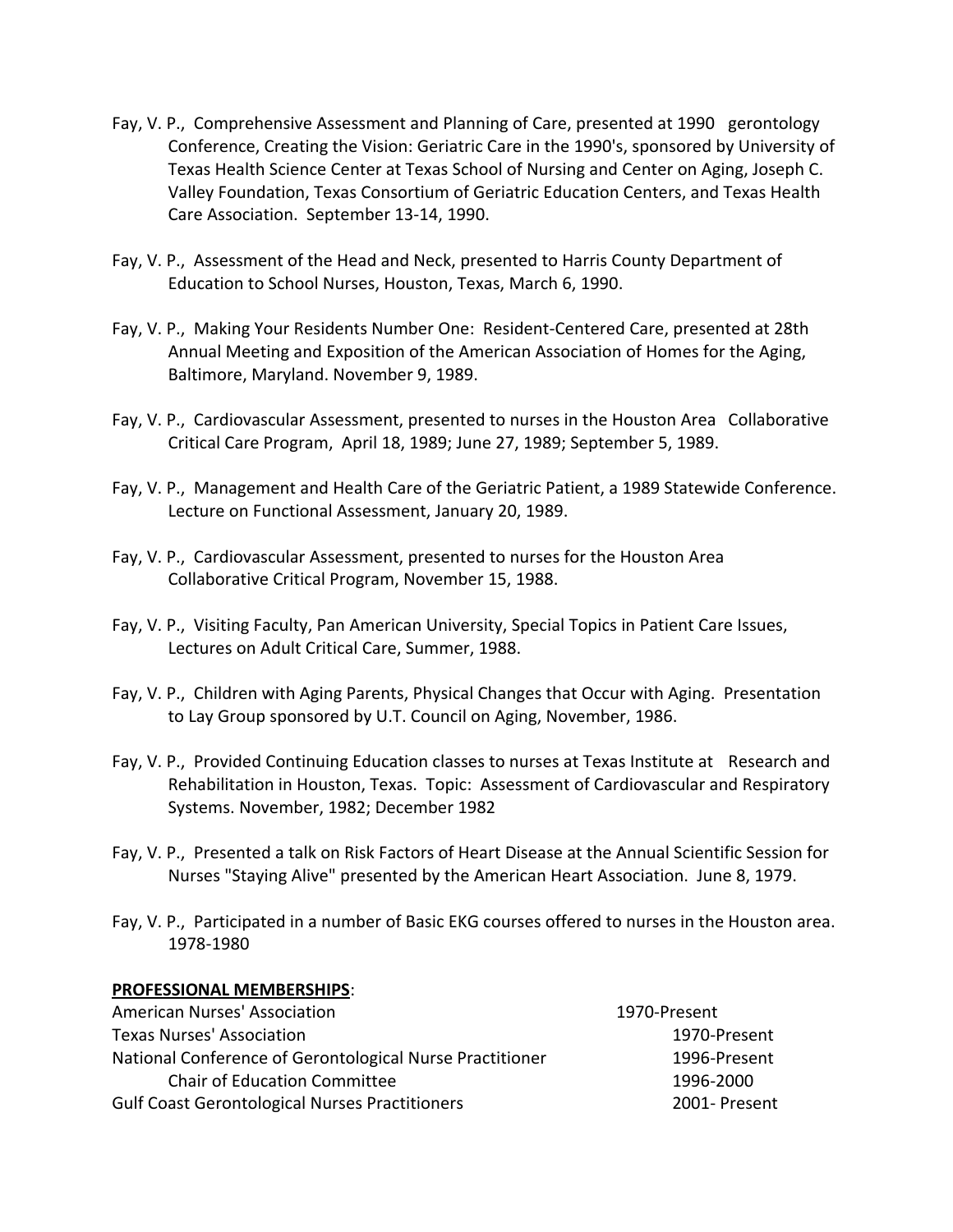| Charter member                                           |               |
|----------------------------------------------------------|---------------|
| Sigma Theta Tau-Zeta Pi Chapter                          | 1981-Present  |
| Secretary                                                | 1986-1988     |
| <b>Vice President</b>                                    | 1988-1989     |
| <b>Graduate Advisor</b>                                  | 2004-2007     |
| <b>Chair Awards Committee</b>                            | 2005-2008     |
| Sigma Theta Tau-Beta Beta Chapter                        | 1970-Present  |
| Charter member of the chapter                            |               |
| Sigma Phi Omega-Beta Beta Chapter                        | 1996-2006     |
| <b>Faculty Advisor</b>                                   | 1999-2005     |
| National Organization of Nurse Practitioner Faculties    | 1990-Present  |
| <b>Member of Education Committee</b>                     | 1994-2000     |
| Chair of GNP Competencies Taskforce                      | 1997-2001     |
| Member of the GNP SIG                                    | 2003-Present  |
| Member of the Curricular Leadership Committee            | $2007 - 2008$ |
| Gerontological Society of America                        | 1998-2007     |
| <b>Texas Nurse Practitioners</b>                         | 1989-2006     |
| National Gerontological Nursing Association              | 1989-1991     |
|                                                          | 2003-2006     |
| <b>Houston Area Nurse Practitioner</b>                   | 1982-2005     |
| Interest Group-Chairperson                               | 1982-1983     |
| Secretary & Treasurer                                    | 1985-1986     |
| Treasurer                                                | 1991-1992     |
| President                                                | 1995-1998     |
| Past-president                                           | 1998-1999     |
| <b>PROFESSIONAL SERVICE:</b>                             |               |
| The Internet Journal of Advanced Nursing Practice        | 1999-         |
| Reviewer                                                 |               |
| National Conference of Gerontological Nurse Practitioner |               |
| Planning Committee National Conference, Sept. 1996       | 1996          |
| <b>Chair-Education Committee</b>                         | 1996-1999     |
| National Organization of Nurse Practitioner Faculties    |               |
| <b>Education Committee</b>                               | 1994-1999     |
| Chair of Taskforce for GNP competencies                  | 1997-2001     |
| Curriculum Leadership Work Group-                        | 2007-2008     |
| <b>Houston Area Nurse Practitioners</b>                  |               |
| President                                                | 1995-1998     |
| Treasurer                                                | 1991-1992     |
|                                                          |               |
| Texas Alliance of Geriatric Education Centers-           |               |
| University of Texas-Houston                              | 1994-1999     |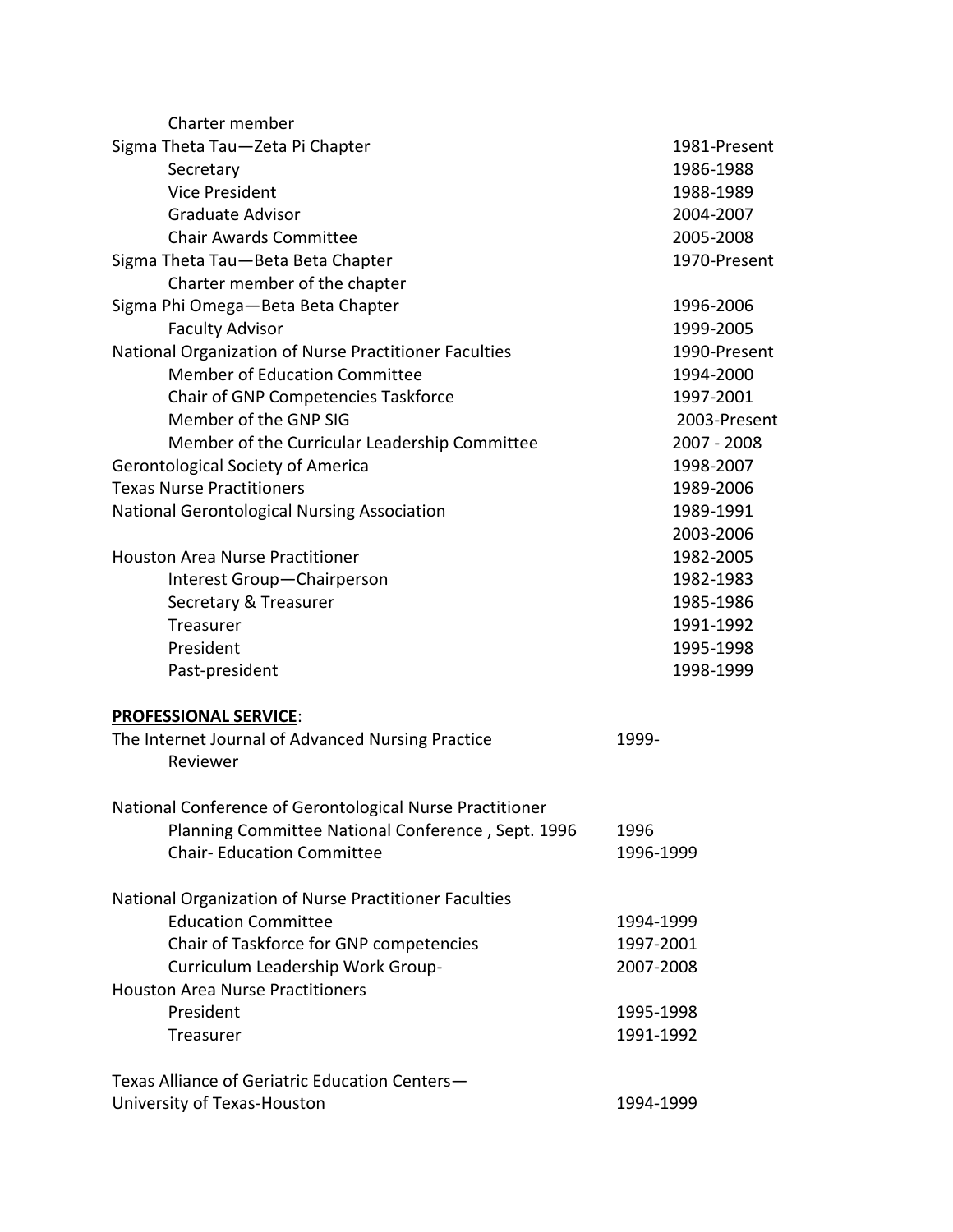| <b>State Nursing Council-Member</b>                                                                                                                                                                                            | 1994-1999    |  |
|--------------------------------------------------------------------------------------------------------------------------------------------------------------------------------------------------------------------------------|--------------|--|
| <b>Texas Nurse Practitioner Conference 92</b><br>Planning Committee: Program Chairman                                                                                                                                          | 1992         |  |
| President of Houston Cardiovascular Nursing Society                                                                                                                                                                            | 1984-1985    |  |
| President Elect of Houston Cardiovascular Nursing Society                                                                                                                                                                      | 1983-1984    |  |
| Secretary-Treasurer Houston Area Nurse<br><b>Practitioner Interest Group</b>                                                                                                                                                   | 1983-1984    |  |
| <b>COMMUNITY SERVICE:</b><br><b>Alzheimer Association</b><br>Member, Education Committee                                                                                                                                       | 1999-Present |  |
| The Seniors Place Adult Day Care<br><b>Profession Health Services Committee</b>                                                                                                                                                | 1999-Present |  |
| Member of Joseph C. Valley, Sr. Advisory Board<br>SON and Center on Aging                                                                                                                                                      | 1995-Present |  |
| Harris County Hospital District, Community Health Program<br>Geriatric Ad Hoc Committee-Member                                                                                                                                 | 1994-1996    |  |
| Member of Board of Directors Houston<br><b>Chapter American Heart Association</b>                                                                                                                                              | 1981-1983    |  |
| Chairperson of Nurse Education Committee<br>Houston Chapter American Heart Association                                                                                                                                         | 1981-1983    |  |
| Vice Chairperson of Nurse Education Committee<br><b>Houston Chapter American Heart Association</b>                                                                                                                             | 1978-1980    |  |
| Member of Cardiac Rehabilitation Task Force<br>1978-1979<br>for American Heart Association.<br>Participation in a number of programs for the lay population<br>on risk factors control and dietary management of heart disease |              |  |

# **UNIVERSITY COMMITTEES**:

| Learning Technology Advisory Team    | 2005-Present |
|--------------------------------------|--------------|
| UTHSC Continuing Education Committee | 2006-Present |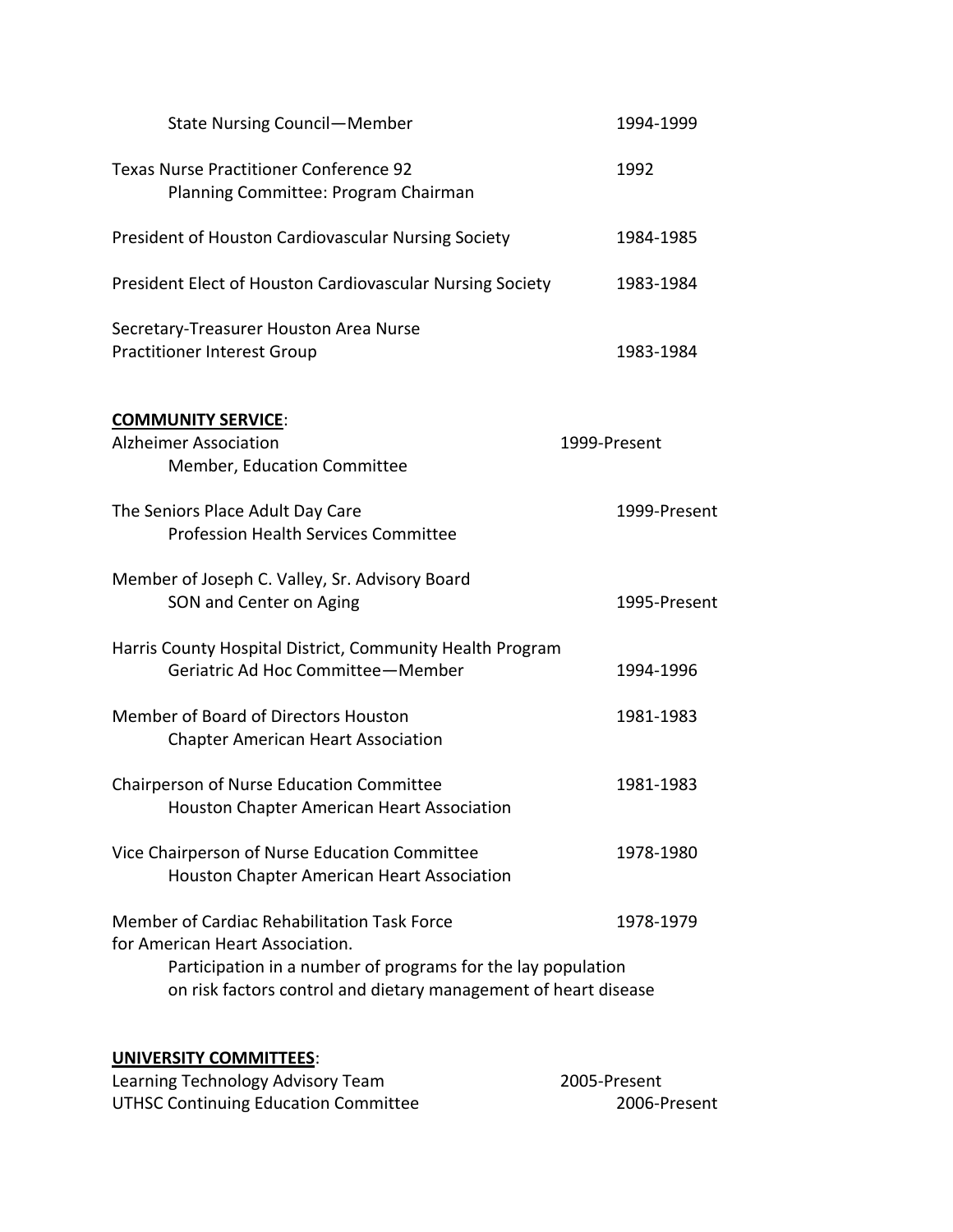| Chair<br><b>SACS Software Team</b>               | 2007-2008                 |
|--------------------------------------------------|---------------------------|
| <b>SAC Self Study Evaluation Committee</b>       | Feb-May 2008<br>1998-1999 |
| Council on Aging-UTHSCH-                         | 1988-90                   |
| <b>Community Health Nursing Clinical Council</b> | 1985-1987                 |
|                                                  |                           |
|                                                  |                           |
| UTHSC-H SCHOOL OF NURSING COMMITTEES:            |                           |
| Master's Degree Council                          | 1999-Persent              |
| <b>Faculty Life Council</b>                      | 1999-2001                 |
|                                                  | 2006-2009                 |
| Chairperson                                      | 2008-2009                 |
| <b>APTR Committee</b>                            | 2007-2009                 |
| <b>DNP Council</b>                               | 2005-Present              |
| <b>Scholarship Committee</b>                     | 2004-Present              |
| <b>Graduate Curriculum Committee</b>             | 1989-1990                 |
|                                                  | 1993-1994                 |
|                                                  | 1994-1999                 |
| Chairperson                                      | 1998-1999                 |
| <b>BSN Curriculum Committee</b>                  | 1985-1987                 |
|                                                  | 1990-1991                 |
|                                                  | 1995-1996                 |
| <b>NLN Steering Committee</b>                    | 1992-1993                 |
| <b>Workload Task Force</b>                       | 1990-1992                 |
| <b>Super Budget Committee</b>                    | 1990-1996                 |
| <b>Evaluation Committee</b>                      | 1990-1991                 |
|                                                  | 1984-1987                 |
| Chairperson                                      | 1985-1986                 |
| <b>Academic Honesty Task Force</b>               | 1989-1990                 |
| <b>Recruitment Committee</b>                     | 1987-1988                 |
| <b>TNSA Faculty Advisor</b>                      | 1986-1990                 |
| <b>Gerontology Clinical Council</b>              | 1985-1991                 |
| <b>BSN Semester Conversion Task Force</b>        | 1985-1987                 |
| <b>Student Affairs Committee</b>                 | 1981-1987                 |
| Chairperson                                      | 1984-1986                 |

### **TEACHING RESPONSIBILITES**

My primary role is teaching and Teaching responsibilities have included courses in the BSN, MSN, and DNP programs:

### **BSN Program**

N3521 Gerontological Nursing N 3523 Adult and Older Adult Health Care II- lectures on geriatric care-N 4528 Management of Patients in Highly Acuity Settings- lecture on Geriatric Emergencies